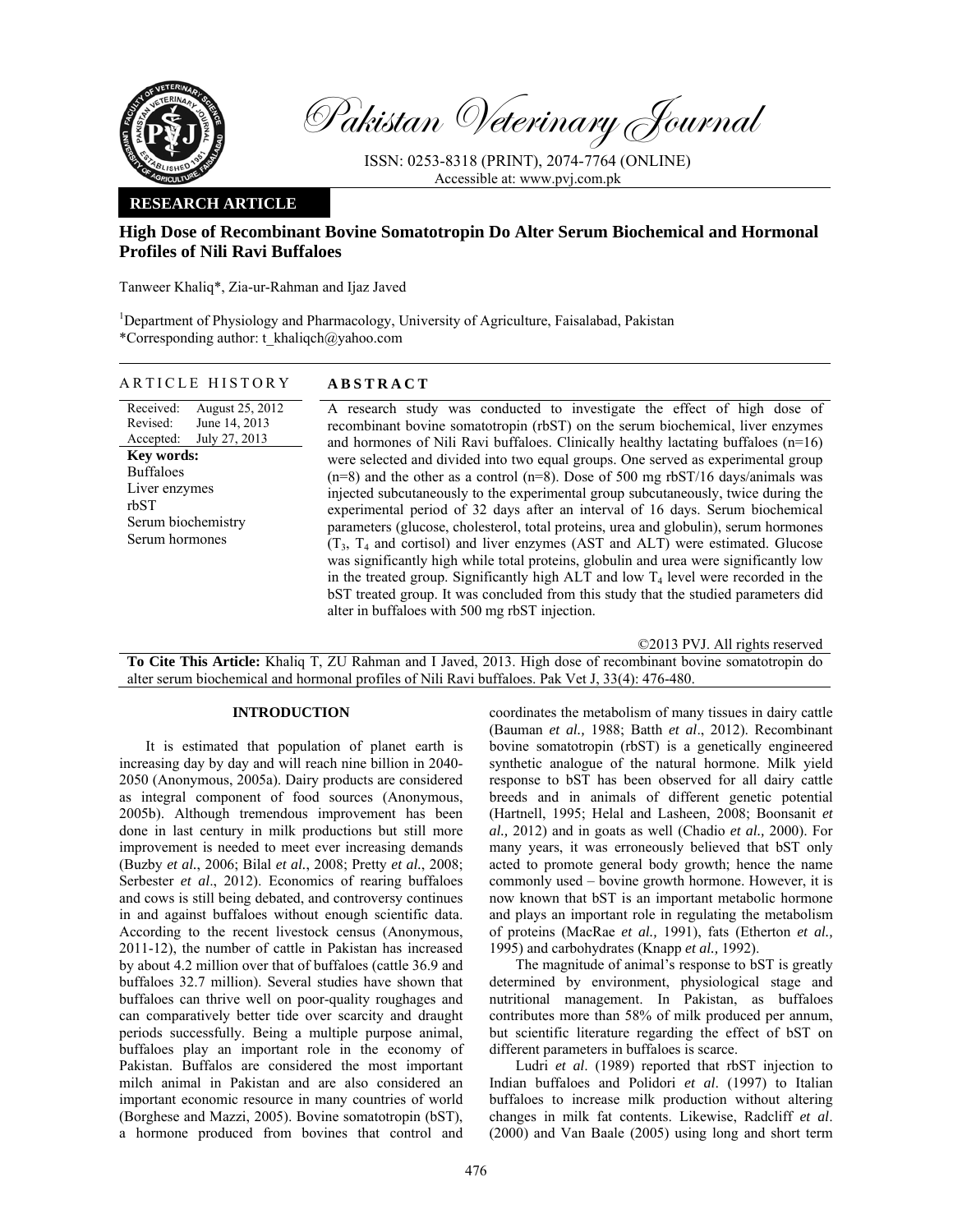treatment with rbST in cow did increase the milk production without altering the composition of milk. In all experiments normal recommended dose (320mg/head/14 days) was used. In the present study, double dose of rbST (500 mg/animal/16 days) was injected subcutaneously to find its effect on serum biochemical and hormonal profiles in Nili Ravi buffaloes.

#### **MATERIALS AND METHODS**

The experiment was conducted at Livestock Experiment Station, University of Agriculture Faisalabad. Sixteen Nili Ravi buffaloes, 7-10 years age, 3-4-months post calving and with  $2<sup>nd</sup>$  to  $4<sup>th</sup>$  lactation stage were used as experimental animal and kept under standard management conditions. All animals were examined thoroughly before the start of an experiment for physical and clinical health. Free stalls mixed ration as given in Table 1 (sugarcane and berseem) was offered to all animals. Maize oil cake (Rafhan Products Co. Ltd, Faisalabad) was offered to animals at least 7-10 days before the start of experiment according to milk yield (Table 2). Animals were divided into equal two groups. Group I served as control while animals of group II were injected 500 mg rbST s/c twice after 16 days intervals during the experimental period, i.e., 32 days.

**Table 1:** Chemical composition of fodders offered to buffaloes during experimental periods

|                            | Sugar Cane (%) | Berseem (%) |
|----------------------------|----------------|-------------|
| Dry matter                 | 31.8           | 13.9        |
| Organic matter             | 94.9           | 88          |
| Crude protein              | 6.2            | 20.4        |
| Non-digestible fiber (NDF) | 50.5           | 54.0        |
| Acid detergent fiber (ADF) | 28             | 27          |
| Soluble carbonate          | 46.7           | 18.4        |
| Hemicellulose              | 22.5           | 27.4        |
| Ash                        | 5.1            | 12.0        |

**Table 2:** Chemical composition of Rafhan Maize Oil Cake offered to buffaloes during the experimental period.

| Dry matter %                             | 93   |
|------------------------------------------|------|
| Protein %                                | 19   |
| Digestible Protein %                     | 16   |
| Fat $%$                                  | 8    |
| Crude Fibre %                            | 10   |
| Calcium %                                | 0.06 |
| Phosphorus %                             | 0.56 |
| TDN %                                    | 85   |
| Metabolizeable Energy k.cal/kg Ruminants | 2986 |
| Net Energy Mcal/lb                       | 0.81 |

Blood samples were collected on day 0, 1, 4, 8, 12, 16, 17, 20, 24, 28 and 32. Serum was separated and stored in aliquot at -20°C until further analysis. Glucose, total proteins, urea and cholesterol concentration was measured by using commercially available kits (Randox Laboratories, Ltd). Serum albumin concentration was determined by bromocresol-binding technique (Varley *et al.,* 1980). From total proteins, albumin was subtracted to get reading of globulin. Serum alanine transaminase (ALT; U/L) and aspartate transaminase (AST; U/L) were also performed using commercially available kit. Triiodothyronine  $(T_3)$  and thyroxin  $(T_4)$  concentration was determined using BioCheck Triiodothyronine Enzyme immunoassay kit. For measurement of serum cortisol DRG solid phase enzyme immunoassay (Ref. No. EIA-1887; Lot No. 43K055) was used.

Data thus obtained were analyzed by applying oneway analysis of variance and significant results were further tested by using Duncan Multiple Range (DMR) test keeping significance level at P<0.01.

#### **RESULTS**

Overall serum glucose concentration was high (P≤0.01) in rbST treated buffaloes as compared to control animals (Table 3). Mean serum glucose concentration did increase significantly in buffaloes after  $2<sup>nd</sup>$  rbST injection on day 20 to 32 of the experimental period. The increase in serum glucose concentration was 12.12% after first injection while on the application of  $2<sup>nd</sup>$  injection the increased amounted to 24.06%. In control group, overall serum glucose did increase to 15.11%. Very interestingly, the overall increase in the serum glucose was 19.18% between 17-24 days of 2<sup>nd</sup> injection of rbST in buffaloes.

Overall serum cholesterol was non-significantly high in rbST injected buffaloes (Table 3). Mean serum cholesterol concentration was high at different days in control animals as compared to rbST injected buffaloes. Treated buffaloes showed a significant decrease (4.02%) in serum urea concentration as compared to control animals. Overall serum globulin concentration was significantly low in rbST injected buffaloes. On day-12, globulin concentration did increase and then decreased on day 16, 17 and again increased from day 20 to 30 days. Significant decrease in overall serum total proteins was observed in rbST injected buffaloes as compared to control animals (Table 3).

On different days, mean serum ALT concentration was high in rbST injected buffaloes (Table 4). Overall ALT concentration increased 3.50% in rbST injected buffaloes. Mean overall concentration of serum AST did not differ between the groups. Means of serum  $T_3$ ,  $T_4$ and cortisol concentration are presented in Table 4. Nonsignificance difference was recorded in case of serum  $T<sub>3</sub>$ and cortisol overall mean and at different days of experimental period. However, overall mean serum  $T_4$  did decrease significantly in rbST injected buffaloes as compared to control animals.

### **DISCUSSION**

In the present study, serum glucose did increase significantly while globulin concentration did decrease significantly by two consecutive injections of rbST (500mg/16days/animal) in buffaloes. Similarly Aboin *et al.* (2013) reported significant increase in plasma glucose in non-lactating and non-pregnant dairy cows. Helal and Lasheen (2008) reported that plasma glucose concentration was significantly increased by rbST injection (500mg/animal/14days) to Egyptian Dairy Buffaloes. Gulay *et al.* (2004) reported that treatment with rbST during postpartum period stimulate glucose metabolism in cattle. Eisemann *et al.* (1986) did not observe any change in glucose after growth hormone injection. Variation in serum glucose concentration in rbST injected animals may be related to the dose, length of injection, number of samples being obtained after injection and above all timing of samples relative to feeding. Some of the inconsistency may also be related to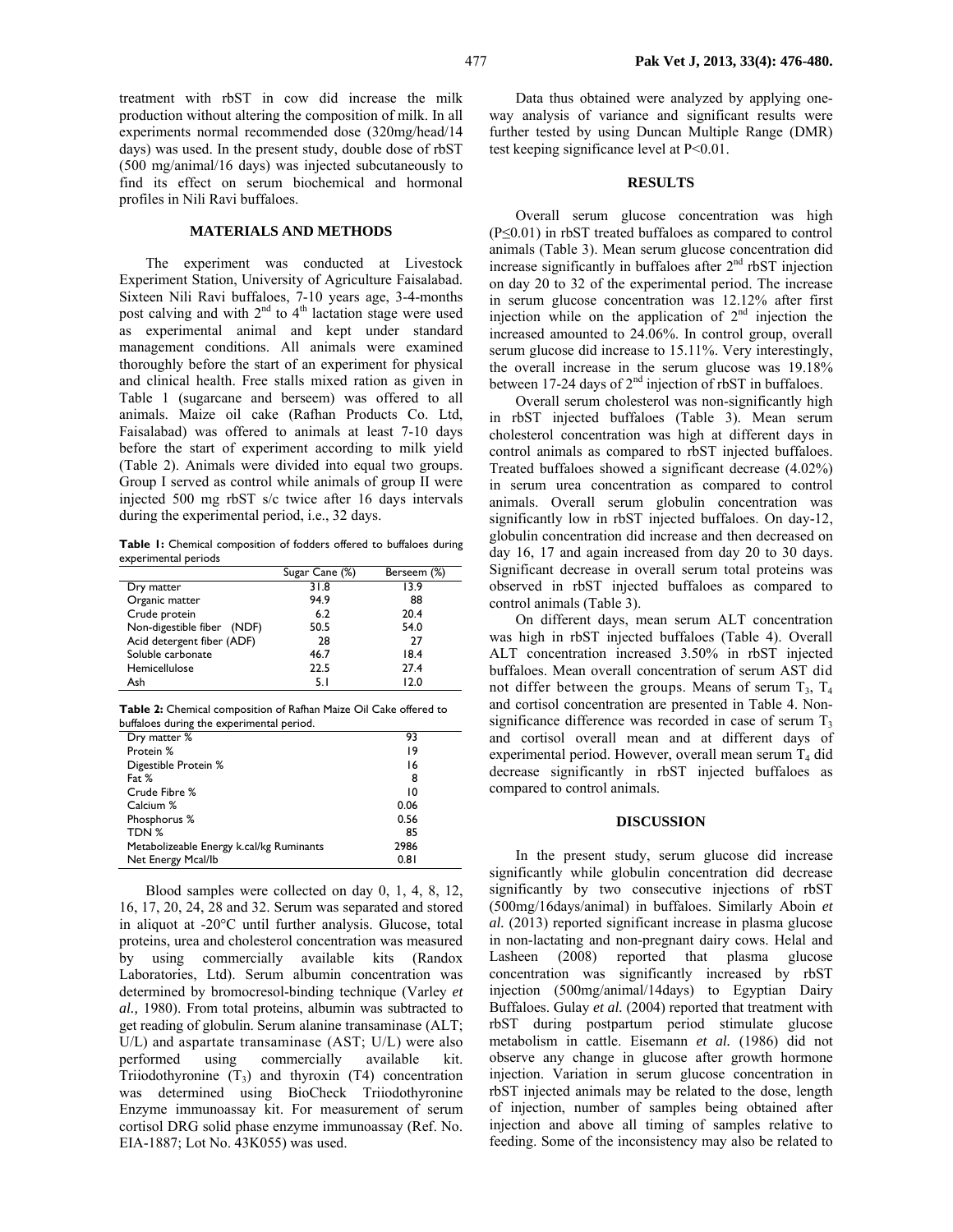**Table 3:** Mean glucose, cholesterol, globulin, urea and proteins concentration of control and bovine somatotropin (500 mg s/c) injected buffaloes at various days.

| Days                                                                                                                                                              | Glucose (mg/dL±SE)              |                                  | Cholesterol (mg/dL±SE) |                  | Globulin (g/dL±SE) |                 | Proteins (g/dL±SE) |                  | Urea $(mg/dL \pm SE)$ |                  |
|-------------------------------------------------------------------------------------------------------------------------------------------------------------------|---------------------------------|----------------------------------|------------------------|------------------|--------------------|-----------------|--------------------|------------------|-----------------------|------------------|
|                                                                                                                                                                   | Control                         | bST                              | Control                | <b>bST</b>       | Control            | bST             | Control            | bST              | Control               | <b>bST</b>       |
| $\Omega$                                                                                                                                                          | 69.45 ± $1.67$ <sup>ghi</sup>   | $65.69 \pm 1.70$                 | 84.92±4.22             | $85.55 \pm 2.38$ | $3.91 \pm 0.25$    | $3.49 \pm 0.41$ | $10.01 \pm 0.25$   | $9.43 \pm 0.21$  | 28.02±2.04            | $24.54 \pm 1.32$ |
| I <sup>st</sup> Injection                                                                                                                                         |                                 |                                  |                        |                  |                    |                 |                    |                  |                       |                  |
|                                                                                                                                                                   | $65.42 \pm 1.65$                | $66.53 \pm 1.32$ <sup>hi</sup>   | 79.20±3.19             | $80.89 \pm 1.37$ | $3.02 \pm 0.30$    | $2.52 \pm 0.50$ | $9.07 \pm 0.24$    | $8.69 \pm 0.43$  | $27.29 \pm 1.25$      | $27.54 \pm 1.13$ |
| 4                                                                                                                                                                 | $73.93 + 1.81$ <sup>defg</sup>  | $73.10 \pm 1.90$ <sup>defg</sup> | 85.48±2.52             | $84.55 \pm 2.09$ | $3.88 \pm 0.46$    | $2.62 \pm 0.32$ | $10.85 \pm 0.19$   | $9.76 \pm 0.47$  | $25.83 \pm 1.26$      | $22.61 \pm 1.07$ |
| 8                                                                                                                                                                 | 75.47±0.69 <sup>cde</sup>       | $76.19 \pm 1.14$ <sub>bcd</sub>  | 78.59±1.52             | $84.82 \pm 2.43$ | $3.05 \pm 0.23$    | $2.58 \pm 0.13$ | $9.28 \pm 0.24$    | $8.87 \pm 0.28$  | $24.21 \pm 1.78$      | $24.14 \pm 1.38$ |
| 12                                                                                                                                                                | 74.20±1.19 <sup>def</sup>       | 75.06±1.27 <sup>cde</sup>        | 75.18±1.10             | 75.28±2.68       | $4.17 \pm 0.42$    | $3.63 \pm 0.20$ | $10.70 \pm 0.33$   | $9.58 \pm 0.25$  | $31.43 \pm 2.70$      | $25.20 \pm 0.72$ |
| 16                                                                                                                                                                | $77.41 \pm 1.56$ <sup>bcd</sup> | $65.83 \pm 1.22$                 | 74.88±3.01             | 76.12±0.99       | $3.03 \pm 0.50$    | $3.60 \pm 0.35$ | $10.29 \pm 0.36$   | $10.18 \pm 0.33$ | $21.35 \pm 2.44$      | $23.35 \pm 1.04$ |
| 2 <sup>nd</sup> Injection                                                                                                                                         |                                 |                                  |                        |                  |                    |                 |                    |                  |                       |                  |
| 17                                                                                                                                                                | 69.86±1.40 <sup>fghi</sup>      | $71.11 \pm 1.45$ <sup>efgh</sup> | 78.40±3.18             | $75.35 \pm 5.10$ | $3.36 \pm 0.20$    | $3.42 \pm 0.33$ | $9.99 \pm 0.14$    | $9.43 \pm 0.24$  | 22.50±2.58            | $21.90 \pm 1.12$ |
| 20                                                                                                                                                                | 69.31 $\pm$ 2.15 <sup>ghi</sup> | $79.61 \pm 1.86$ <sup>bc</sup>   | 78.59±2.35             | $83.75 \pm 2.72$ | $3.09 \pm 0.27$    | $2.47 \pm 0.20$ | $9.25 \pm 0.37$    | $9.34 \pm 0.08$  | $25.95 \pm 1.81$      | $24.01 \pm 0.53$ |
| 24                                                                                                                                                                | $79.17 \pm 1.03$ <sup>bc</sup>  | $85.12 \pm 1.76^a$               | $85.62 \pm 3.20$       | $82.50 \pm 2.26$ | $3.03 \pm 0.17$    | $2.42 \pm 0.08$ | $9.11 \pm 0.16$    | $8.16 \pm 0.17$  | $33.04 \pm 3.02$      | $24.59 \pm 1.36$ |
| 28                                                                                                                                                                | $86.16 \pm 1.42$ <sup>a</sup>   | $80.68 \pm 1.44^b$               | 77.63±2.71             | 78.32±5.10       | $3.13 \pm 0.35$    | $2.51 \pm 0.36$ | $10.19 \pm 0.23$   | $9.41 \pm 0.24$  | $21.33 \pm 1.26$      | $21.21 \pm 2.01$ |
| 32                                                                                                                                                                | $79.26 \pm 1.00$ <sup>bc</sup>  | $77.13 \pm 1.13$ <sub>bcd</sub>  | $77.71 \pm 2.51$       | 85.07±2.51       | $3.11 \pm 0.27$    | $3.98 \pm 0.33$ | $10.75 \pm 0.25$   | $10.90 \pm 0.25$ | $22.20 \pm 2.24$      | 20.98±1.26       |
| AB, similar alphabets in a row do not differ significantly ( $P \le 0.01$ ). a-i, similar alphabets for interaction do not differ significantly ( $P \le 0.01$ ). |                                 |                                  |                        |                  |                    |                 |                    |                  |                       |                  |

**Table 4:** Mean serum alanine transaminase, aspartate transaminase, triiodothyronine, thyroxine and cortisole concentration of control and bovine somatotropin (500 mg s/c) injected buffaloes at various days.

|                           | Alanine transaminase                                |                  | Aspartate transaminase |                  | Triiodothyronine     |                   | Thyroxine                |                   | Cortisole        |                  |
|---------------------------|-----------------------------------------------------|------------------|------------------------|------------------|----------------------|-------------------|--------------------------|-------------------|------------------|------------------|
| Days                      | (ALT; U/L)                                          |                  | (AST; U/L)             |                  | $(T_3; ng/mL\pm SE)$ |                   | $(T_4; \mu g/dL \pm SE)$ |                   | (ng/mL±SE)       |                  |
|                           | Control                                             | bST              | Control                | bST              | Control              | bST               | Control                  | bST               | Control          | <b>bST</b>       |
| $\Omega$                  | $36.02 \pm 2.59$                                    | $38.35 \pm 1.18$ | 59.86±0.67             | $58.56 \pm 3.11$ | $0.891 \pm 0.098$    | $.089 \pm 0.089$  | $8.535 \pm 0.926$        | $7.814 \pm 1.190$ | $31.49 \pm 3.49$ | $34.59 \pm 3.13$ |
| I <sup>st</sup> Injection |                                                     |                  |                        |                  |                      |                   |                          |                   |                  |                  |
|                           | $33.60 \pm 1.95$                                    | $36.38 \pm 1.22$ | $54.91 \pm 0.28$       | 54.74±2.83       | $1.021 \pm 0.079$    | $.080 \pm 0.100$  | $8.595 \pm 0.788$        | 7.620±1.144       | $31.19 \pm 3.59$ | $35.26 \pm 3.22$ |
| 4                         | $31.03 \pm 1.98$                                    | $35.34 \pm 1.51$ | $55.10 \pm 1.26$       | $55.26 \pm 2.81$ | $1.040 \pm 0.085$    | l.056±0.086       | $8.618 \pm 0.779$        | $7.050 \pm 1.057$ | 33.52±395        | 30.94±2.99       |
| 8                         | $32.24 \pm 0.82$                                    | $38.89 \pm 2.49$ | $53.26 \pm 1.51$       | $57.28 \pm 2.53$ | $1.033 \pm 0.090$    | $1.049 \pm 0.081$ | $8.737 \pm 0.762$        | $6.928 \pm 1.057$ | $33.69 \pm 3.63$ | $31.17 \pm 2.62$ |
| 12                        | $33.13 \pm 0.93$                                    | $41.01 \pm 1.04$ | $59.23 \pm 2.04$       | $56.08 \pm 2.88$ | $1.027 \pm 0.069$    | $1.051 \pm 0.084$ | $8.682 \pm 0.763$        | $6.872 \pm 1.042$ | $34.17 + 3.87$   | $27.83 \pm 2.81$ |
| 16                        | $31.43 \pm 1.37$                                    | $39.07 \pm 1.81$ | 54.54±0.77             | 55.00±2.49       | $1.049 \pm 0.079$    | l.089±0.076       | $8.460 \pm 0.772$        | $7.275 \pm 1.203$ | $31.67 \pm 2.34$ | 28.08±1.77       |
| 2 <sup>nd</sup> Injection |                                                     |                  |                        |                  |                      |                   |                          |                   |                  |                  |
| 17                        | 33.86±2.80                                          | $42.03 \pm 3.57$ | $57.41 \pm 0.85$       | $54.76 \pm 2.32$ | $1.033 \pm 0.065$    | $.081 \pm 0.071$  | $8.352 \pm 0.806$        | $7.363 \pm 1.154$ | $32.92 \pm 4.16$ | $30.85 \pm 2.31$ |
| 20                        | $34.73 \pm 1.95$                                    | $40.92 \pm 1.89$ | $59.82 \pm 1.32$       | $56.63 \pm 3.01$ | $1.039 \pm 0.066$    | l.063±0.071       | $8.429 \pm 0.808$        | 7.160±1.188       | 31.94±4.04       | $29.12 \pm 1.55$ |
| 24                        | $35.53 \pm 3.30$                                    | $40.06 \pm 3.33$ | 57.78±1.50             | 59.47±2.88       | $1.041 \pm 0.057$    | $1.067 \pm 0.062$ | $8.375 \pm 0.814$        | $6.950 \pm 1.144$ | $31.26 \pm 3.58$ | $28.75 \pm 2.19$ |
| 28                        | $35.67 \pm 2.01$                                    | $42.63 \pm 2.82$ | 59.76±0.94             | $59.33 \pm 3.01$ | $1.034 \pm 0.055$    | 1.079±0.067       | $8.333 \pm 0.816$        | $7.368 \pm 1.211$ | 32.65±4.52       | 30.88±2.69       |
| 32                        | $36.34 \pm 2.61$                                    | $40.58 \pm 3.08$ | $59.29 \pm 1.85$       | $54.69 \pm 3.04$ | $1.039 \pm 0.048$    | l.070±0.072       | $8.455 \pm 0.803$        | 7.720±1.241       | $31.79 \pm 4.12$ | $33.78 \pm 2.53$ |
|                           | $\cdots$<br>$\cdots$<br>$\cdots$<br>.<br>$\sqrt{2}$ |                  |                        |                  |                      |                   |                          |                   |                  |                  |

AB, similar alphabets in a row do not differ significantly (P≤0.01).

feeding. Some of the inconsistency may also be related to the preparation of rbST, by different companies and purity of hormones. Pituitary derived rbST by recombinant DNA technology resulted in an increase conversion of propionate to glucose in liver slices from lactating cow (McShane *et al.,* 1989). Alterations in serum glucose contents during pregnancy to lactation are the result of physiological changes in metabolic processes, which take place at the beginning of lactation (Zvorc *et al.,* 2006) therefore, regulating glucose delivery and uptake limiting step of milk synthesis. This may lead to the conclusion that insulin is independent of glucose uptake and decreases for other tissues except for the mammary gland following the onset of lactation. High serum cholesterol in rbST injected buffaloes may be due to breed and lactation in addition to high dose of rbST to cause stress in high milk production. Both lipogenesis and lipolysis are affected by rbST treatment, with effects on lipid synthesis being of major importance when animals are in positive energy balance, whereas effects on lipolysis predominate when animals are at an energy balance near zero or negative. In addition, the effects of rbST on lipid metabolism are chronic rather than acute. These chronic effects predominately involve alterations in the ability of acute homeostatic signals to alter rates of lipogenesis and lipolysis. These effects appear to be a direct action of rbST on adipose tissue (Bauman and Vernon, 1993; Etherton *et al.,* 1993).

A significant decrease in overall serum urea was observed in rbST treated buffaloes as compared to control at the end of the experiment. In another study, Sallam *et* 

*al.* (2004) reported a significant decrease in plasma urea concentration in sheep. Eisemann *et al.* (1986) observed a non-significant change in blood urea in rbST treated cow. In another study by McShane *et al.* (1989) a slight lowering of urea concentration at 2, 3 and  $4<sup>th</sup>$  week of bST treatment was observed. In contrast, Annexstad *et al.* (1990) and McGuffey *et al.* (1990) determined slight higher serum urea in dairy cow after administration of rbST.

Limited information is available about the effects of rbST on proteins metabolism of domestic animals than for either lipid or carbohydrate metabolism. It is clear that rbST treatment increases muscle proteins accretion in growing animals (Crooker *et al.,* 1990) and reported an increase in milk protein synthesis by lactating cows (Laurent *et al.,* 1992). A decrease in serum protein and globulin in rbST injected buffaloes may be related to high dose of rbST injected to these animals. A possible mechanism to suggest for the decrease in proteins could be the utilization of amino acids as a gluconeogenic substrate for glucose synthesis to fulfill the demand of glucose for making up of lactose to increase milk production. However Sallam *et al.* (2004) didn't find any change in plasma protein in rbST treated sheep*.* On the other hand, Prasad and Singh (2010) reported that rbST treatment influenced milk proteins and lactose without affecting plasma glucose. They also mentioned that variation in milk yield, plasma glucose (P≤0.01) and fat between buffaloes was significant (P≤0.05).

Buffaloes injected with two consecutive injections of 500mg/16 days of rbST did show a significant increase in ALT while AST did not show any alteration as compared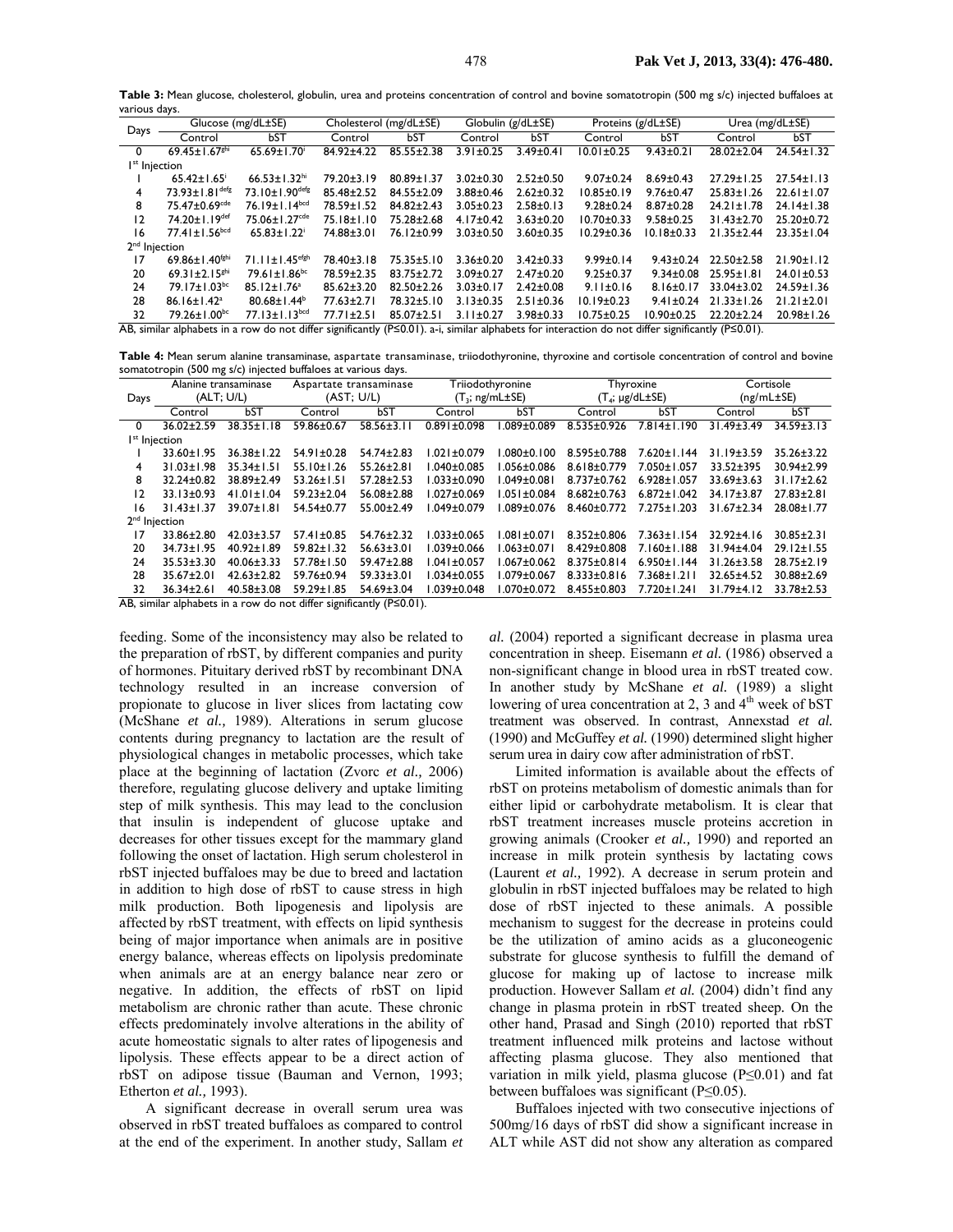to control animals. These results are similar to the finding of Reese *et al.* (1984) and in contrast to Kudlac *et al.* (1988) where they did observe a significant increase in AST activity during lactation. This may be due to increased metabolic activity of liver due to rbST injection, together with possible stress of lactation and energy loss, which leads liver cells to secrete ALT. However Sallam *et al.* (2004) didn't find any change in ALT as well AST in rbST trearted sheep. Triiodothyronine  $(T<sub>3</sub>)$  concentration in serum of rbST-treated buffaloes did not change. Oldenbroek *et al.* (1993) find similar observations in cattle treated with rbST. In general, concentration of  $T_3$  and  $T_4$ in blood rises during late lactation (Baldi, 1999). A significant decrease in serum thyroxine was observed in the rbST-treated as compared to their normal buffaloes. Siget *et al.* (1995) did not notice significant changes in the levels of  $T_3$  and  $T_4$  under the influence of application of rbST fed various levels of crude proteins. Annexstad *et al.* (1990) reported that circulating concentration of  $T_4$  was not affected by rbST. Likewise, Johnson *et al.* (1991) observed no changes in circulating levels of thyroxine when animals were injected with rbST. Bouda *et al.* (1991) and Graf *et al.* (1991) did observe similar changes in thyroxine, and values were found to be within the physiological range. Chadio *et al.* (2002) observed no change in thyroxin level after administering rbST however a highly significant increase in  $T_3$  was observed. Schams *et al.* (1991) did observe a similar result for thyroid hormone and are in accordance to the present study where  $T_3$  was not affected while a significant decrease in  $T_4$  was observed in dual purpose German cattle showing a negative correlation with milk production. This decrease in  $T_4$  might be due to the mechanism of animals to conserve energy by decreasing basal metabolic rate, which is typical of a dual-purpose cow (Schams *et al.*, 1991).

Serum cortisol concentration did not differ between experimental groups. The lack of negative effect of cortisol on milk production and on its composition suggests that at least 500 mg of somatotropin did not induce stress in experimental buffaloes. Environmental factors, water deprivation (Silanikove, 1992) psychological as well as the outcome of the diseases such as mastitis (Shuster *et al*. 1991) have been reported to affect negatively in terms of milk production in dairy cow. The common denominator in most of these situations is the stimulation and activation of the hormonal axis which induces the elevation in serum corticosteroids from adrenals and in turn decreases milk in production.

**Conclusion:** Most of the studied parameters do g*et al*ter with the high dose (500 mg rbST injection) in lactating buffaloes. Long term's studies are required to examine the health related biomarkers. Additional studies are underway in our laboratory to study the effect of rbST on the milk composition and serum biomarkers of lactating buffaloes in accordance with the present protocol.

#### **REFERENCES**

Aboin AC, RF Cooke, FVR Vieira, T Leiva and JLM Vasconcelos, 2013. Effects of bovine somatotropin injection on serum concentrations of progesterone in non-lactating dairy cows. Livest Sci, 154: 240- 245.

- Annexstad RJ, DE Oiterby, LG Linn, WP Hanse, CG Soderholm and JE Wheatstone, 1990. Somatotropin treatment for a second consecutive lactation. J Dairy Sci, 73: 2423-2427.
- Anonymous 2011-12. Govt. of Pakistan, Ministry of Food Agriculture and Cooperatives, Food and Agriculture Division, Islamabad, Pakistan.
- Anonymous, 2005a. Long-Range World Population Projections: Based on the 1998 Revision, United Nations Population Division, New York, USA
- Anonymous, 2005b. Dietary Guidelines for Americans, 6th Ed, US Department of Health and Human Services and US Department of Agriculture, US Government Printing Office, Washington, DC, USA.
- Baldi A, 1999. Manipulation of milk production and quality by use of somatotropin in dairy ruminants other than cows. Domest Anim Endocrinol, 17: B1-B7.
- Batth IA, MA Mughal, MA Jabbar and M Abdullah, 2012. Production performance of lactating Nili-Ravi buffaloes under the influence of bovine somatotropic hormone with varying levels of dietary energy. J Anim Plant Sci, 22: 289-294.
- Bauman DE and RG Vernon, 1993. Effects of exogenous bovine somatotropin on lactation. Ann Rev Nutr, 13: 437-442.
- Bauman DE, WD Steinhour, PJ Reynolds, HF Tyrrell, ACG Brown and GL Haaland, 1988. Effect of bovine somatotropin on metabolism of lactating dairy cows influence on rates of irreversible loss and oxidation of glucose and non-esterified fatty acids. J Nutr, 118: 1031- 1035.
- Bilal G, MS Khan, IR Bajwa and M Shafiq, 2008. Genetic control of testday milk yield in Sahiwal cattle. Pak Vet J, 28: 21-24.
- Boonsanit D, S Chanpongsang and N Chaiyabutr, 2012. Effects of supplemental recombinant bovine somatotropin and mist-fan cooling on the renal tubular handling of sodium in different stages of lactation in crossbred Holstein cattle. Res Vet Sci, 93: 417-426.
- Bouda J, Boubek, J Toth and D Juraskova, 1991. Milk yield, composition and behaviour of biochemical parameters, following bST application. Monbatshefte fiir veterinarmedizin, 46: 767-769.
- Borghese A, 2005. Buffalo cheese and milk industry. Buffalo Production and Research, FAO X 185-19.
- Burton MI, BW McBride, E Block, DR Glimm and JJ Kennelly, 1994. A review of bovine growth hormone. Can J Anim Sci, 74: 167-171.
- Buzby JC, HF Wells and G Vocke, 2006. Possible Implications for U.S. Agriculture from Adoption of Select Dietary Guidelines. Economic Research Report No. 31, US Department of Agriculture, Washington, DC, USA.
- Chadio SE, G Zervas, K Kiriakou, C Goulas and J Menegatos, 2000. Effects of recombinant bovine somatotropin administration to lactating goats. Small Ruminant Research, 35: 263-269.
- Chadio SE, J Menegatos, G Zervas, C Goulas, S Deligeorgis and D Kalogiannis, 2002. Pituitary responsiveness to gonadotropin and thyrotropin-releasing hormones in goats treated with recombinant bovine somatotropin. Small Rumin Res, 46: 149-157.
- Crooker BA, MA McGuire, WS Cohick, M Harkins, DE Bauman and K Sejrsen, 1990. Effects of dose of bovine somatotropin on nutrient utilization in growing dairy heifers. J Nutr 120: 1256-1260.
- Eisemann JH, AC Hammond, DE Bauman, PJ Reynolds, SN Mccutcheon, HF Tyrrell and GL Haaland, 1986. Effect of bovine growth hormone administration on metabolism of growing hereford heifers: protein and lipid metabolism and serum concentrations of metabolites and hormones. J Nutr 116: 2504-2509.
- Etherton TD, I Louveau, MT Sorensen and S Chaudhuri, 1993. Mechanisms by which somatotropin decreases adipose tissue growth. Am J Clin Nutr, 58: 287S.
- Etherton TD, SS Donkin and DE Bauman, 1995. The Biology of Fat in Meat Animals: Current Advances. In: Mechanisms by which porcine somatotropin (pST) decreases adipose tissue growth in growing pigs. Ed. Smith, S. B. & Smith, D. R., American Society of Animal Science, Champaign, IL, pp: 53-69.
- Graf FD, J Schans, M Meyer and J Krausslich, 1991. Effect of recombinant bovine somatotropin (rbST) on physiological parameters and on milk production in German Fleckvieh cows. J Vet Med A, 38: 621-628.
- Gulay MS, MJ Hayne, M Libonei, TI Belloso, CJ Wilcox and HH Head, 2004. Low doses of bovine somatotropin during the transition period and early lacation improves milk yield; efficiency of production and other physiological responses of Holstein Cow. J Dairy Sci, 87: 948-960.
- Hartnell GF, 1995. Bovine somatotropin: production, management, and United States experience. In: Animal Science Research and